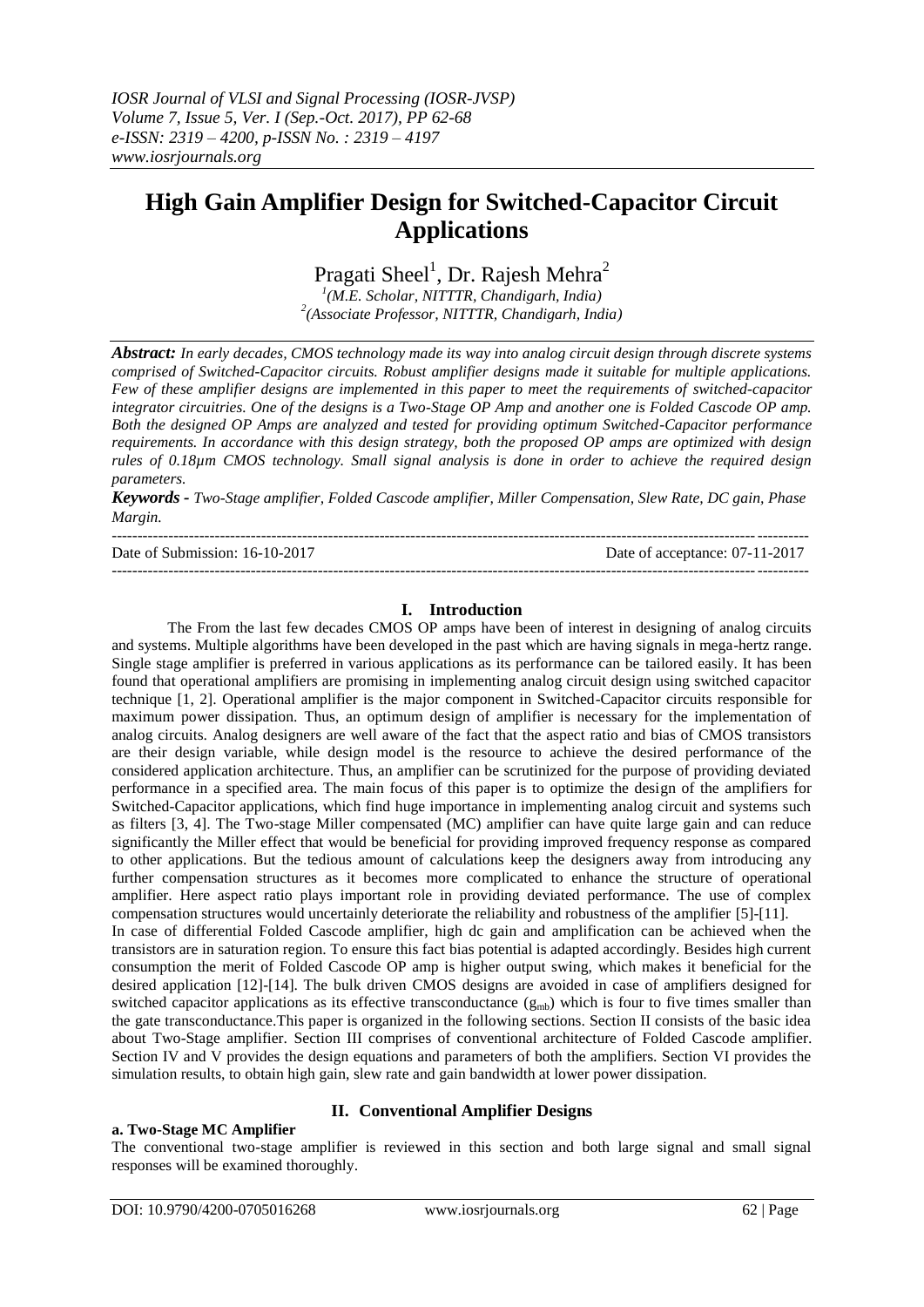

**Fig. 1** Two-Stage MC amplifier structure.

Fig. 1 shows the two stage MC amplifier structure.  $V_i$  and  $V_0$  denotes the input and output voltages respectively. The output resistance and transconductance of the first and the second stages are  $R_1$  and  $R_2$ , as well as  $G_{m1}$  and  $G<sub>m2</sub>$  respectively. At the output of first gain stage there is parasitic capacitor  $C<sub>1</sub>$ .

The transfer function of the two-stage MC amplifier shown in fig. 1 is given by [12].

$$
\frac{V_o(s)}{V_i(s)} = \frac{G_{m1} G_{m2} R_1 R_2 \left(1 - s \frac{G_m}{G_{m2}}\right)}{1 + s G_m G_{m2} R_1 R_2 \left(1 + s \frac{G_m}{G_{m2}}\right)}\tag{1}
$$

Where,  $k_{m}G_{m1}G_{m2}R_{1}R_{2}$  is the low frequency gain and the dominant and non-dominant poles are given by p<sub>1</sub>and  $p_2$ , while right half plane (RHP) zero  $z_{RHP}$  is given by [12].

$$
p_1 = \frac{1}{c_m c_{m2} R_1 R_2} \tag{2}
$$

$$
p_2 = \frac{G_{m2}}{c_0} \tag{3}
$$

$$
z_{RHP} = \frac{-c_{m2}}{c_m} \tag{4}
$$

Phase Margin (PM) of about 60° can be achieved by keeping the designed gain-bandwidth product (GBW) to half of pole  $p_2$ , which means

 $G_{m1}G_{m2}R_1R_2 X p_1 = \frac{p_2}{2}$ , to obtain [8]

$$
GBW = \frac{G_{m2}}{2c_0} \tag{5}
$$

And thus the required Compensation Capacitor is given by [8]

$$
C_m = 2\left(\frac{G_{m1}}{G_{m2}}\right)C_0\tag{6}
$$

Uncertainly PM is reduced due to  $z_{RHS}$  which leads it to be lesser than  $60^\circ$ . From the later two equations it is clear that, larger the value of  $G_{m2}$ , larger will be the GBW and smaller will be the  $C_m$ . Therefore PM can be increased by placing the  $z<sub>RHS</sub>$  at higher frequency. The slew rate behavior of the amplifier can be studied from the fig. 2 of typical two-stage MC amplifier design as shown in fig. 2.

The aspect ratio of nMOSFETs and pMOSFETs can be denoted by  $(W/L)_N$  and  $(W/L)_P$  and  $1,2,...,m$ denotes the size ratio. Input supply voltages are denoted by  $V_{DD}$  and  $V_{SS}$ . Calculative analysis, such as nondominant pole, low–frequency gain, current consumption and GBW of the two-stage MC amplifier, based on previous equations are systemized in the following progress.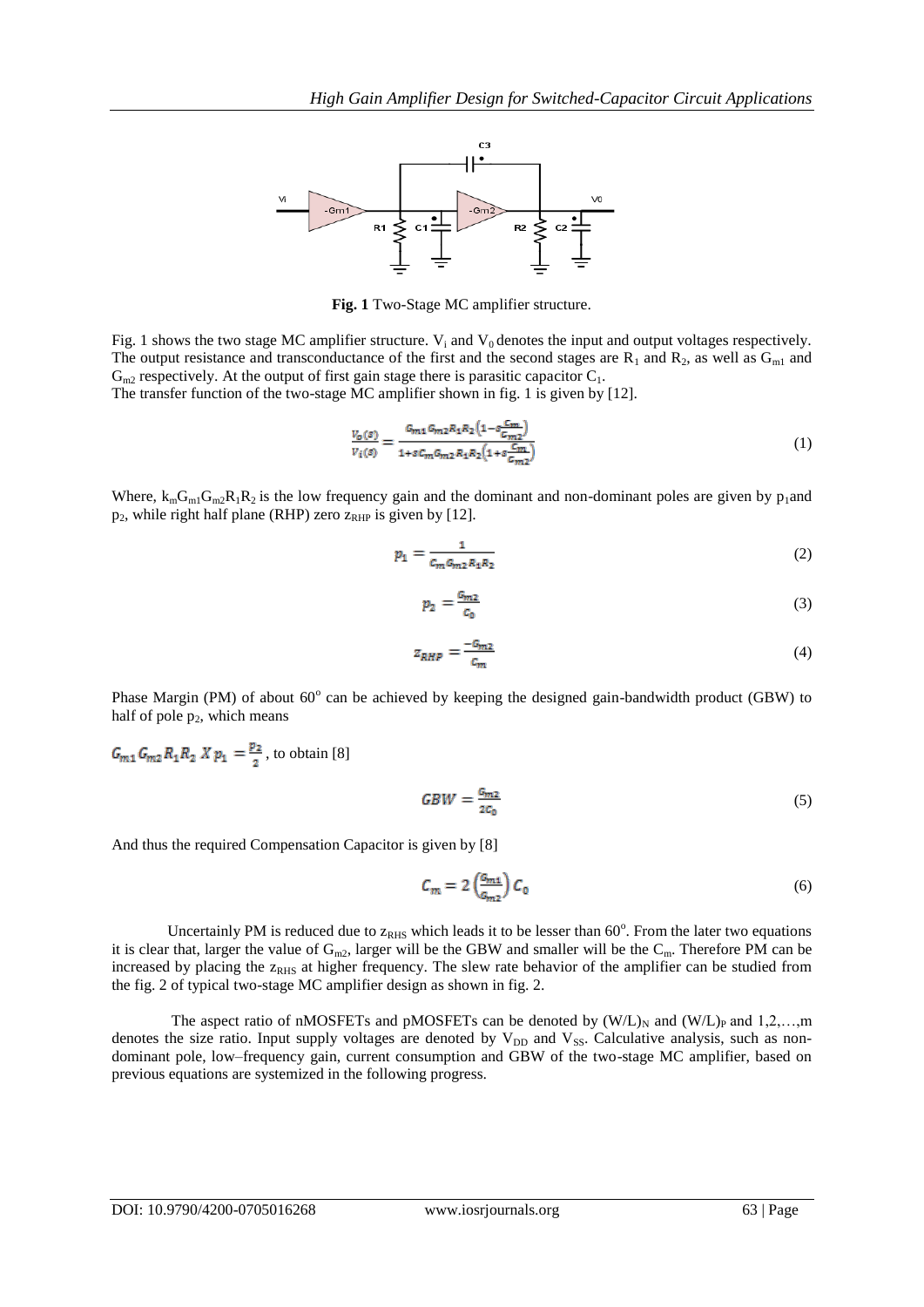

**Fig. 2** Two-stage MC amplifier circuit structure.

Gain, non-dominant pole, GBW, slew-rate  $(\pm)$  and IDD are given by equations (7) to (12).

$$
gain = g_{m1}g_{m5}(r_{o2})/r_{o4})(r_{o5}/r_{o6})\tag{7}
$$

$$
p_2 = \frac{g_{m5}}{C_0} \tag{8}
$$

$$
GBW = \frac{g_{\rm ms}}{2C_0} \tag{9}
$$

$$
SR^+ = i_{SD5} - mI_B/C_0 \tag{10}
$$

$$
SR^- = mI_B/C_0 \tag{11}
$$

$$
I_{DD} = (m+3)I_B \tag{12}
$$

Also,  $v_{UQ} = v_{i+} - v_{G52} + v_{VDS2}$ , therefore both  $v_{SG5}$  and  $i_{SD5}$  are dependent on V<sub>i</sub>. Based on the required performance characteristics, the two stage operational amplifier is analyzed to produce results applicable to switched-capacitor applications. The gain, GBW, PM and slew rate performance depends on the previous equations discussed in section II. Those can be calculated with the help of the following equations.

$$
g_{m1} = \sqrt{2I_B\mu_N C_{ox}(W/L)_1}
$$
\n(18)

$$
g_{m5} = m \sqrt{2I_B \mu_p C_{ox} (W/L)_p}
$$
\n(19)

$$
g_{m6} = \sqrt{2I_B\mu_N C_{ox}(W/L)_N}
$$
\n(20)

The aspect ratio and conduction capacitor Cc is adjusted in accordance to provide desired results. The aspect ratios can be clearly seen from table 1.

Table 1. Transistor aspect ratio for Two-stage MC

| Table 2. Design specification of Two-stage MC |  |
|-----------------------------------------------|--|
|-----------------------------------------------|--|

| OP amp                 |                     |                                | OP amp.       |  |  |
|------------------------|---------------------|--------------------------------|---------------|--|--|
| <b>Transistor Name</b> | W/L                 | <b>Specification</b>           | <b>Values</b> |  |  |
| M1, M2                 | $03\mu/0.5\mu$      | $DC$ Gain $(dB)$               | 76            |  |  |
| M3, M4                 | $3.5 \mu / 0.5 \mu$ | Equivalent Load $(C_L$ -<br>pF | 0.5           |  |  |
| M <sub>5</sub>         | $06\mu/0.5\mu$      | GBW (MHz)                      | 33            |  |  |
| M6                     | $62\mu/0.5\mu$      | $PM$ (deg.)                    | 69            |  |  |
| M <sub>7</sub>         | $53\mu/0.5\mu$      | Slew Rate $(V/\mu s)$          | 19            |  |  |
|                        |                     | Power Consumption<br>(µW)      | 35            |  |  |

DOI: 10.9790/4200-0705016268 www.iosrjournals.org 64 | Page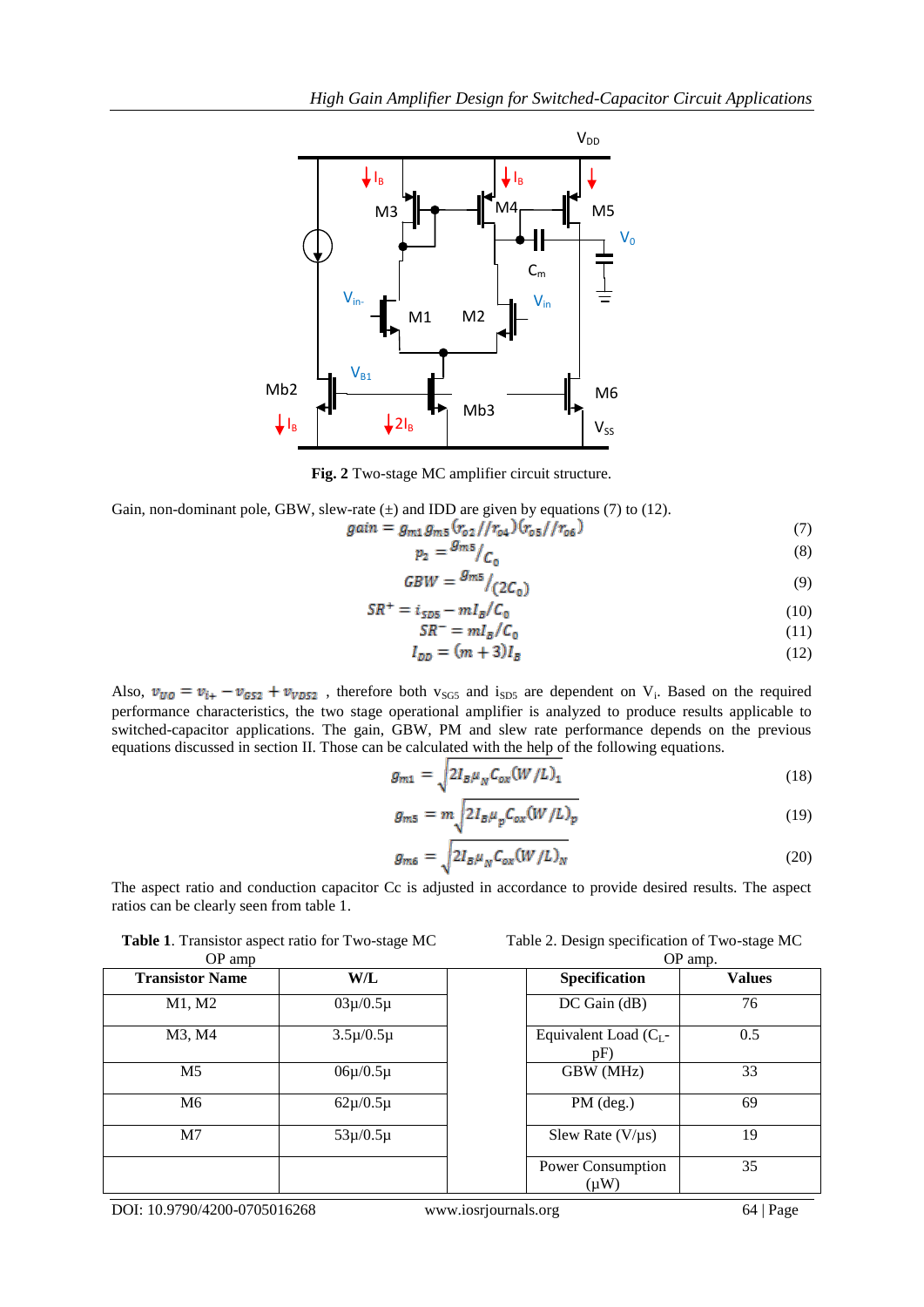It can be seen from the analysis that as the value of Cc increases noise decreases as well as GBW is reduced, which is not desirable. Thus, a tradeoff between both the parameters will be required for optimization. Also, as current increases, slew rate improves but gain of the device is compromised. For, switched-capacitor integrator based applications, optimum gain and high slew rate is favorable. Therefore, following specifications are obtained from the design optimization, these can be seen from table 2.

#### **b. Folded-Cascode OP amp**

Folded Cascode OP amp employs a cascoding at the output stage combined in a remarkable fashion with differential amplifier to achieve fair input common-mode range. Hence a folded cascode OP amp offers good input common-mode range and is self compensated. The benefit with this design is that, keeping each transistor in saturation region is simpler from various other designs [15]. The term "folded-cascode" arises from the fact of reforming nMOSFETs cascode active loads of differential-pair to pMOSFETs. As seen from the fig. 3 M1/M1A and M2/M2A forms two different cascode structures. Differential signal is converted by the currentmirror into single output by the help of M1A, thus forming folded-cascode structure. Bias is obtained by the help of current-sources M11 and M12, which should be larger than  $|I_{DS}|/2$ . Thus the current equation and output resistance  $R_0$  is given by following equations,

$$
I_{D1A} = I_{D2A} = I_{D11} - |I_{D5}|/2 = I_{D12} - |I_{D5}|/2 = I_B - I_T/2
$$
\n(13)

$$
R_o = (R_{out} | M_{2A}) || (R_{out} | M_{4A})
$$
\n(14)

$$
R_{out} | M_{2A} = (r_{o2} || r_{o12}) + r_{o2A} [1 + (gm_{2A} + gmb_{2A}) (r_{o2} || r_{o12})
$$
\n(15)

$$
\mathbb{E}[gm_{2A}(r_{o1}||r_{o12})]r_{o2A} \tag{16}
$$

Similarly, 
$$
R_{out} | M_{4A} \approx (gm_{4A}r_{04})r_{04A}
$$
 (17)

To optimize the power dissipation, drain current should be reduced but being in proportionality, gain also reduces. Thus, only compromise can be made to reduce the override voltage of each device but keeping in mind the drive enough to have each transistor in saturation region. Therefore, a tradeoff will be the optimized solution.

ś



|  | Table 2. Design specification of Two-stage MC OP amp |  |  |
|--|------------------------------------------------------|--|--|
|  |                                                      |  |  |

| Specification                | Values |
|------------------------------|--------|
| $DC$ Gain $(dB)$             | 76     |
| Equivalent Load $(C_I - pF)$ | 0.5    |
| GBW (MHz)                    | 33     |
| $PM$ (deg.)                  | 69     |
| Slew Rate $(V/\mu s)$        | 19     |
| Power Consumption $(\mu W)$  | 35     |

**Fig. 3** Folded-Cascode OP amp with PMOS input

## **III. Proposed Amplifier Design**

Differential pair being the most significant part in Folded-Cascode OP amp design, requires appropriate matching. In general, OP amp consist of a differential pair in the first stage followed by a commonsource design in the second stage to enhance the overall gain but an additional capacitance for frequency compensation is needed which leads to an additional pole in the system. In this proposed design the overall gain is to be generated in the first stage itself. Also, this design is assistant in obtaining low noise. Fig. 4 explains the complete schematic of this differential Folded-Cascode OP amp. This design comprises of pMOSFETs differential layer i.e.  $M_1$  and  $M_2$ , which is accompanied by common-gate stages i.e.  $M_7$  and  $M_8$ , current sources  $M_5$  and  $M_6$ , and a self-biased current-mirror i.e.  $M_9$ - $M_{12}$ . Bias current for differential pair is provided by input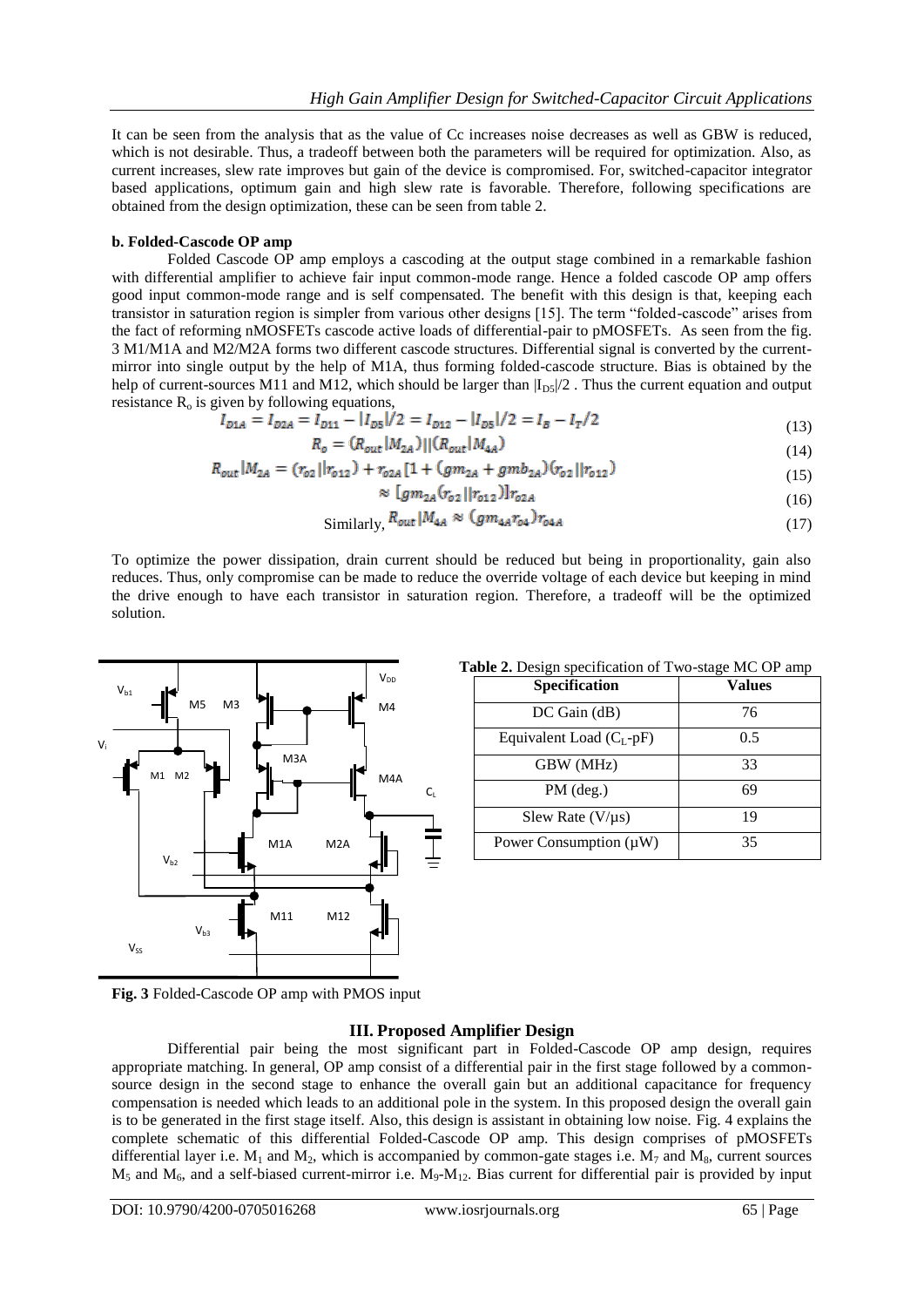pair  $M_3/M_4$ . V<sub>b1</sub> and V<sub>b2</sub> are bias voltages. To keep all the transistors in saturation region bias voltages are adjusted accordingly. Current equation across  $M_7/M_8$  can be given by  $I_a = I_b - I_{ref}/2$ . Thus,  $I_b$  should be significantly greater than  $I_{ref}/2$ .  $I_b$  is set to 30 $\mu$ A and  $I_a$  to 10 $\mu$ A. therefore, the current at the output across the load will be 20µA (i.e. 2I<sub>a</sub>). W/L ratio can be determined mathematically from the following equation  $I = (1/2)\mu_{N,P}C_{ox}(W/L)_{i}(V_{ov})^2$ 

where,  $i = 1, 2, \ldots$ 

Tuning has to be done to achieve desired specifications. A list of specification and aspect ratio is given in table 3 and 4.











**Fig. 4** Proposed Diff. Folded-Cascode OP amp **Fig. 5** AC analysis of Two-Stage MC OP amp

#### **IV. Analysis**

Simulation is done using 0.18µm CMOS technology. AC analysis, DC gain analysis, phase margin and slew rate calculation of Two-Stage MC OP amp is done using the following obtained waveforms is shown in fig. 5 and 6. Output noise analysis of Two-Stage OP amp is shown in fig. 7. Expressions to calculate the DC gain of Differential Folded-Cascode OP amp is given by the following equations.

$$
A_V = G_{m(1,2)} R_o \tag{21}
$$

$$
G_{m(1,2)} = GBW \times C_L \times 2\pi \tag{22}
$$

Where,  $M_1/M_2$  have transconductance  $G_{m(1,2)}$ . The gain and phase analysis, phase margin and slew rate calculations are done with the help of following waveforms shown in fig. 8 and 9. As it could be clearly seen from the shown analysis that noise is a decreasing function at the output, moreover the size of the OP amp increases on addition of any circuit capacitance. The comparative analysis from [16] is shown in table 5, which shows that few parameters are improved, keeping the desired design responses in concern.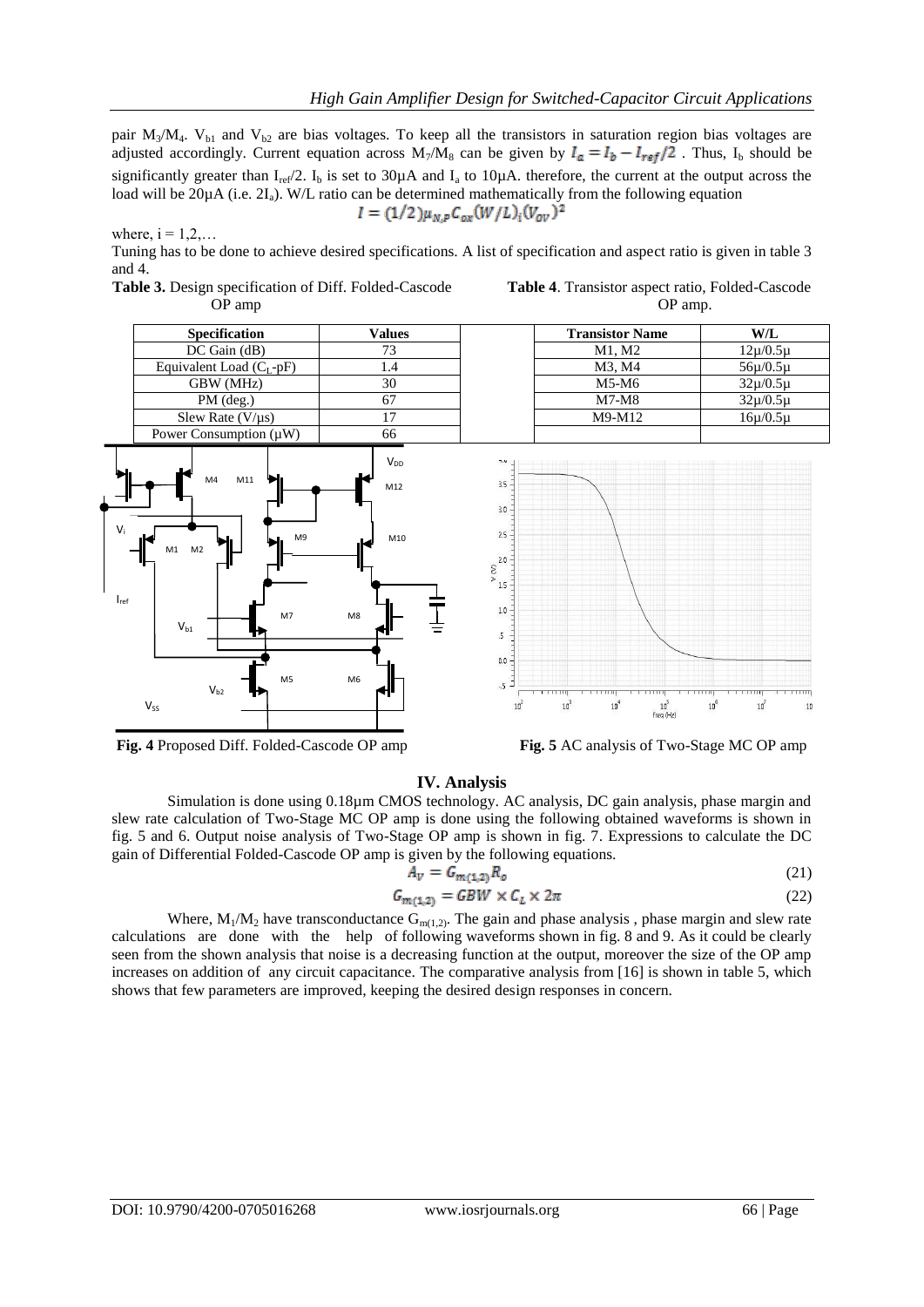

**Fig. 6** Gain and Phase analysis of Two-Stage OP amp **Fig. 7** Output Noise analysis of Two-Stage OP amp.



**Fig. 8** Gain and Phase of Differential Folded-Cascode. **Fig. 9** Output Noise of Differential Folded-Cascode OP amp OP amp





| <b>Specification</b>        | <b>OTA 1[16]</b>   | <b>OTA 2[16]</b> | Two-Stage OP amp | Diff. Folded-Cascode OP amp |
|-----------------------------|--------------------|------------------|------------------|-----------------------------|
| <b>Technology</b>           | 0.18 <sub>um</sub> | $0.18 \mu m$     | $0.18 \text{µm}$ | 0.18 <sub>um</sub>          |
| $DC$ Gain (dB)              | 68                 | 70               | 76               |                             |
| Equivalent Load( $C_I$ -pF) | 1.2                | 0.56             | 0.5              | 1.4                         |
| GWB (MHz)                   | 20                 | 27               | 33               | 30                          |
| Phase Margin (deg.)         | 80                 | 81               | 69               | 67                          |
| Slew Rate $(V/\mu s)$       | 13                 | 20               | 19               |                             |
| Power Consumption $(\mu W)$ | 62                 | 31               | 35               | 66                          |

**Table 5.** Comparison table of analyzed designs with previous work.

amplifiers are giving satisfactory performance in few design parameters. Whereas, a tradeoff will always be there for one or two parameters based on the area of application selected.

#### **V. Conclusion And Future Scope**

The OP amp designs analyzed and proposed in this paper are implemented for switched-capacitor circuit based applications. The simulation and analysis is done in 0.18µm CMOS technology. The results can be clearly seen from the comparative table, which shows the an improved gain and slew rate is obtained which is favorable for desired application. As it is clear from various research works, that a tradeoff is always there depending upon the choice of application. The design specification of this paper is based on the application of switched-capacitor circuits. To further improve the design of Two-stage OP amp, multiple gain stages could be added to it. Whereas, in case of Differential Folded-Cascode OP amp, robust structures could be implemented for improving the design parameters.

#### **References**

- [1] R. E. Vallee and E. I. El-Masry, "A very high-frequency CMOS complementary folded-cascode amplifier," IEEE Journal of Solid-State Circuits, Vol. 29, pp. 130–133, February 1994.
- [2] Falk Roewer and Ulrich Kleine, "A Novel Class of Complementary Folded-Cascode Opamps for Low Voltage," IEEE Journal of Solid-State Circuits, Vol. 37, No. 8, pp. 1080-1083, August 2002.
- [3] Behzad Razavi, "The Switched-Capacitor Integrator," IEEE Solid-State Circuits Magazine, pp. 9-11, Winter 2017.
- B. Grebene, "Bipolar and MOS Analog Integrated Circuit Design," Hoboken, NJ: Wiley Interscience, 2003.